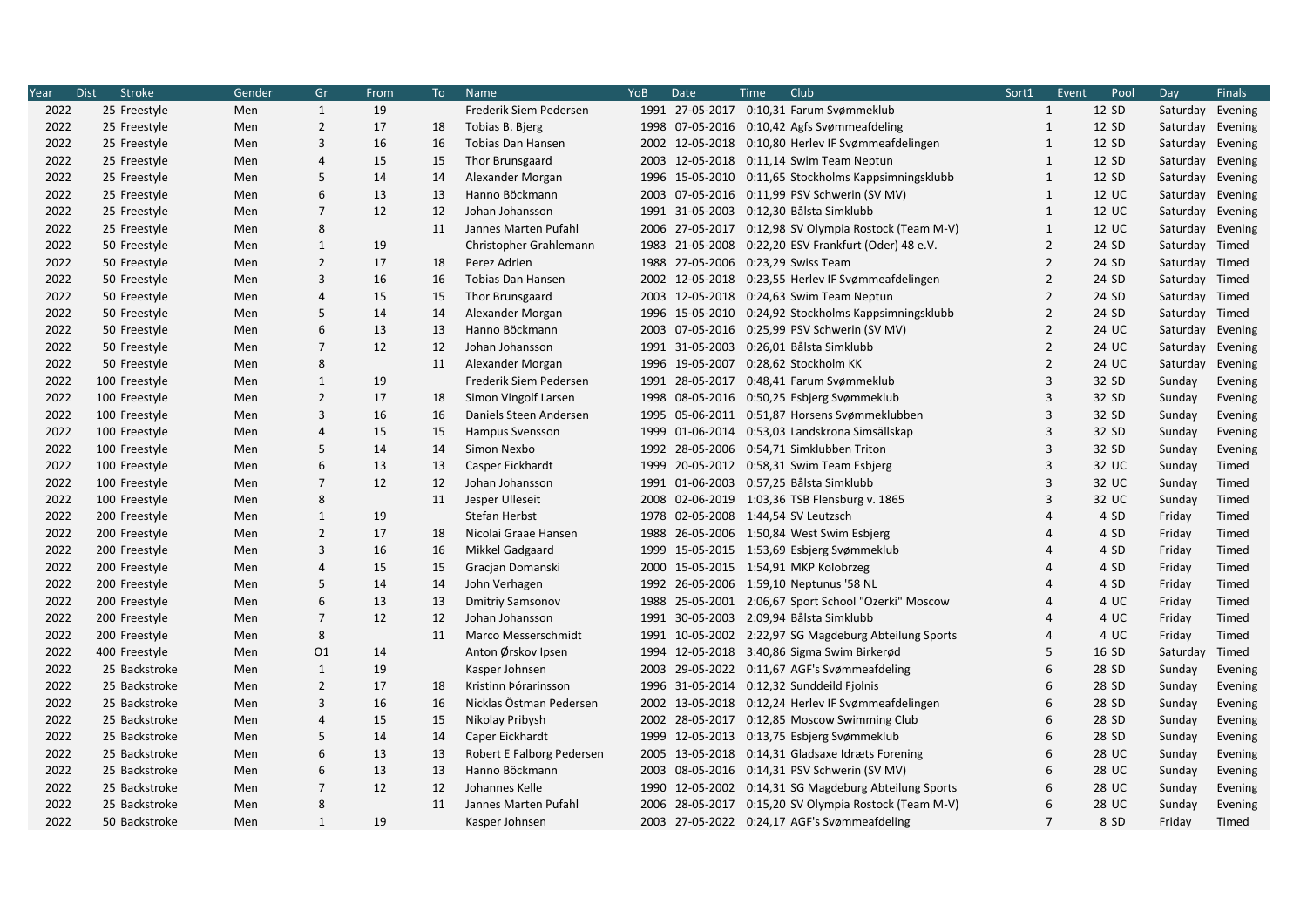| Year | <b>Stroke</b><br><b>Dist</b> | Gender | Gr             | From | To | Name                     | YoB  | Date | Club<br>Time                                          | Sort1          | Event | Pool         | Day              | <b>Finals</b> |
|------|------------------------------|--------|----------------|------|----|--------------------------|------|------|-------------------------------------------------------|----------------|-------|--------------|------------------|---------------|
| 2022 | 50 Backstroke                | Men    | $\overline{2}$ | 17   | 18 | Tobias B. Bjerg          |      |      | 1998 06-05-2016 0:26,00 Agfs Svømmeafdeling           | $\overline{7}$ |       | 8 SD         | Friday           | Timed         |
| 2022 | 50 Backstroke                | Men    | 3              | 16   | 16 | Nicklas Östman Pedersen  |      |      | 2002 11-05-2018 0:25,72 Herlev IF Svømmeafdelingen    | $\overline{7}$ |       | 8 SD         | Friday           | Timed         |
| 2022 | 50 Backstroke                | Men    | $\overline{4}$ | 15   | 15 | Simon Vingolf Larsen     |      |      | 1998 10-05-2013 0:27,45 Esbjerg Svømmeklub            | $\overline{7}$ |       | 8 SD         | Friday           | Timed         |
| 2022 | 50 Backstroke                | Men    | 5              | 14   | 14 | Simon Vingolf Larsen     |      |      | 1998 18-05-2012 0:28,40 West Swim Esbjerg             | $\overline{7}$ |       | 8 SD         | Friday           | Timed         |
| 2022 | 50 Backstroke                | Men    | 6              | 13   | 13 | Hanno Böckmann           |      |      | 2003 06-05-2016 0:30,13 PSV Schwerin (SV MV)          | 7              |       | 8 UC         | Friday           | Evening       |
| 2022 | 50 Backstroke                | Men    | $\overline{7}$ | 12   | 12 | Oleksandr Protsenko      |      |      | 1986 10-05-2002 0:27,96 Swim Kharkiv                  | $\overline{7}$ |       | 8 UC         | Friday           | Evening       |
| 2022 | 50 Backstroke                | Men    | 8              |      | 11 | Jannes Marten Pufahl     | 2006 |      | 26-05-2017 0:32,39 SV Olympia Rostock (Team M-V)      | $\overline{7}$ |       | 8 UC         | Friday           | Evening       |
| 2022 | 100 Backstroke               | Men    | $\mathbf{1}$   | 19   |    | Kasper Johnsen           |      |      | 2003 28-05-2022 0:52,30 AGF's Svømmeafdeling          | 8              |       | 20 SD        | Saturday         | Evening       |
| 2022 | 100 Backstroke               | Men    | $\overline{2}$ | 17   | 18 | Simon Vingolf Larsen     |      |      | 1998 07-05-2016 0:55,28 Esbjerg Svømmeklub            | 8              |       | 20 SD        | Saturday         | Evening       |
| 2022 | 100 Backstroke               | Men    | 3              | 16   | 16 | Nicklas Östman Pedersen  |      |      | 2002 12-05-2018 0:55,85 Herlev IF Svømmeafdelingen    | 8              |       | 20 SD        | Saturday         | Evening       |
| 2022 | 100 Backstroke               | Men    | $\overline{4}$ | 15   | 15 | Pontus Renholm           |      |      | 1986 26-05-2001 0:58,25 Stockholms Simförbund         | 8              |       | 20 SD        | Saturday Evening |               |
| 2022 | 100 Backstroke               | Men    | 5              | 14   | 14 | Viktor Nymark Føge       |      |      | 2008 28-05-2022 1:02,50 Herlev Svømning               | 8              |       | 20 SD        | Saturday Evening |               |
| 2022 | 100 Backstroke               | Men    | 6              | 13   | 13 | <b>Dmitriy Samsonov</b>  |      |      | 1988 26-05-2001 1:05,05 Sport School "Ozerki" Moscow  | 8              |       | 20 UC        | Saturday Timed   |               |
| 2022 | 100 Backstroke               | Men    | $\overline{7}$ | 12   | 12 | Philipp Sikatzki         |      |      | 1994 27-05-2006 1:09,40 SC DHfK Leipzig               | 8              |       | 20 UC        | Saturday Timed   |               |
| 2022 | 100 Backstroke               | Men    | 8              |      | 11 | Johan Johansson          |      |      | 1991 11-05-2002 1:13,68 Bålsta Simklubb               | 8              |       | 20 UC        | Saturday         | Timed         |
| 2022 | 200 Backstroke               | Men    | 01             | 14   |    | Volodymyr Nikolaychuk    |      |      | 1975 04-06-2000 1:55,77 Ukrainian Swimming Federation | 9              |       | 38 SD        | Sunday           | Timed         |
| 2022 | 200 Backstroke               | Men    | 02             |      | 13 | Pontus Renholm           | 1986 |      | 04-06-2000 2:12,54 Stockholms Simförbund              | 9              |       | 38 UC        | Sunday           | Timed         |
| 2022 | 25 Butterfly                 | Men    | $\mathbf{1}$   | 19   |    | Joeri Verlinden          |      |      | 1988 13-05-2018 0:10,67 PSV Eindhoven                 | 10             |       | 30 SD        | Sunday           | Evening       |
| 2022 | 25 Butterfly                 | Men    | $\overline{2}$ | 17   | 18 | Jakob Juul               |      |      | 2000 13-05-2018 0:11,09 Vejle Svømmeklub              | 10             |       | 30 SD        | Sunday           | Evening       |
| 2022 | 25 Butterfly                 | Men    | 3              | 16   | 16 | Elias Elmedyb            |      |      | 2006 29-05-2022 0:11,13 Herlev Svømning               | 10             |       | 30 SD        | Sunday           | Evening       |
| 2022 | 25 Butterfly                 | Men    | $\overline{4}$ | 15   | 15 | Victor Juhl Hansen       |      |      | 2007 29-05-2022 0:11,74 Gladsaxe Svømning             | 10             |       | 30 SD        | Sunday           | Evening       |
| 2022 | 25 Butterfly                 | Men    | 5              | 14   | 14 | <b>Dmitriy Samsonov</b>  |      |      | 1988 12-05-2002 0:12,21 Sport School "Ozerki" Moscow  | 10             |       | 30 SD        | Sunday           | Evening       |
| 2022 | 25 Butterfly                 | Men    | 6              | 13   | 13 | Hanno Böckmann           |      |      | 2003 08-05-2016 0:13,04 PSV Schwerin (SV MV)          | 10             |       | 30 UC        | Sunday           | Evening       |
| 2022 | 25 Butterfly                 | Men    | $\overline{7}$ | 12   | 12 | Johan Johansson          |      |      | 1991 01-06-2003 0:12,95 Bålsta Simklubb               | 10             |       | 30 UC        | Sunday           | Evening       |
| 2022 | 25 Butterfly                 | Men    | 8              |      | 11 | Jannes Marten Pufahl     |      |      | 2006 28-05-2017 0:14,29 SV Olympia Rostock (Team M-V) | 10             |       | 30 UC        | Sunday           | Evening       |
| 2022 | 50 Butterfly                 | Men    | $\mathbf{1}$   | 19   |    | Joeri Verlinden          |      |      | 1988 12-05-2018 0:23,28 PSV Eindhoven                 | 11             |       | 18 SD        | Saturday         | Timed         |
| 2022 | 50 Butterfly                 | Men    | $\overline{2}$ | 17   | 18 | Jakob S. Andkjær         |      |      | 1985 31-05-2003 0:24,54 VAT89                         | 11             |       | 18 SD        | Saturday Timed   |               |
| 2022 | 50 Butterfly                 | Men    | 3              | 16   | 16 | Elias Elmedyb            |      |      | 2006 28-05-2022 0:24,71 Herlev Svømning               | 11             |       | 18 SD        | Saturday Timed   |               |
| 2022 | 50 Butterfly                 | Men    | 4              | 15   | 15 | Nikolay Pribysh          |      |      | 2002 27-05-2017 0:25,80 Moscow Swimming Club          | 11             |       | 18 SD        | Saturday Timed   |               |
| 2022 | 50 Butterfly                 | Men    | 5              | 14   | 14 | <b>Dmitry Samsonov</b>   |      |      | 1988 11-05-2002 0:26,89 Sport School "Ozerki" Moscow  | 11             |       | 18 SD        | Saturday Timed   |               |
| 2022 | 50 Butterfly                 | Men    | 6              | 13   | 13 | Mitchell Hägglund        |      |      | 1986 15-05-1999 0:28,64 Stockholms Simförbund         | 11             |       | <b>18 UC</b> | Saturday         | Evening       |
| 2022 | 50 Butterfly                 | Men    | $\overline{7}$ | 12   | 12 | <b>Dmitry Samsonov</b>   |      |      | 1988 03-06-2000 0:29,89 Sport School "Ozerky" Moscow  | 11             |       | <b>18 UC</b> | Saturday Evening |               |
| 2022 | 50 Butterfly                 | Men    | 8              |      | 11 | Hugo Engelien            |      |      | 2008 01-06-2019 0:31,81 BSG Stahl Eisenhüttenstadt    | 11             |       | 18 UC        | Saturday         | Evening       |
| 2022 | 100 Butterfly                | Men    | $\mathbf{1}$   | 19   |    | Joeri Verlinden          |      |      | 1988 11-05-2018 0:51,14 PSV Eindhoven                 | 12             |       | 10 SD        | Friday           | Evening       |
| 2022 | 100 Butterfly                | Men    | $\overline{2}$ | 17   | 18 | Jakob Juul               |      |      | 2000 11-05-2018 0:54,70 Veile Svømmeklub              | 12             |       | 10 SD        | Friday           | Evening       |
| 2022 | 100 Butterfly                | Men    | 3              | 16   | 16 | <b>Tobias Dan Hansen</b> |      |      | 2002 11-05-2018 0:54,47 Herlev IF Svømmeafdelingen    | 12             |       | 10 SD        | Friday           | Evening       |
| 2022 | 100 Butterfly                | Men    | 4              | 15   | 15 | Nikolay Pribysh          |      |      | 2002 26-05-2017 0:56,79 Moscow Swimming Club          | 12             |       | 10 SD        | Friday           | Evening       |
| 2022 | 100 Butterfly                | Men    | 5              | 14   | 14 | Valdemar Møller-Ern      |      |      | 2008 27-05-2022 0:59,97 Vallensbæk IF Af 1939         | 12             |       | 10 SD        | Friday           | Evening       |
| 2022 | 100 Butterfly                | Men    | 6              | 13   | 13 | Martin Escobar           |      |      | 1987 02-06-2000 1:05,72 Stockholms Simförbund         | 12             |       | 10 UC        | Friday           | Timed         |
| 2022 | 100 Butterfly                | Men    | $\overline{7}$ | 12   | 12 | <b>Dmitry Samsonov</b>   |      |      | 1988 02-06-2000 1:08,61 Sport School "Ozerky" Moscow  | 12             |       | 10 UC        | Friday           | Timed         |
| 2022 | 100 Butterfly                | Men    | 8              |      | 11 | Jannes Marten Pufahl     | 2006 |      | 26-05-2017 1:14,26 SV Olympia Rostock (Team M-V)      | 12             |       | 10 UC        | Friday           | Timed         |
| 2022 | 200 Butterfly                | Men    | 01             | 14   |    | Victor B. Bromer         |      |      | 1993 17-05-2015 1:53,49 Aalborg Svømmeklub            | 13             |       | 34 SD        | Sunday           | Timed         |
| 2022 | 25 Breaststroke              | Men    | $\mathbf{1}$   | 19   |    | Erik Steinhagen          |      |      | 1989 12-05-2018 0:12,16 SG Neukölln Berlin            | 14             |       | 14 SD        | Saturday         | Evening       |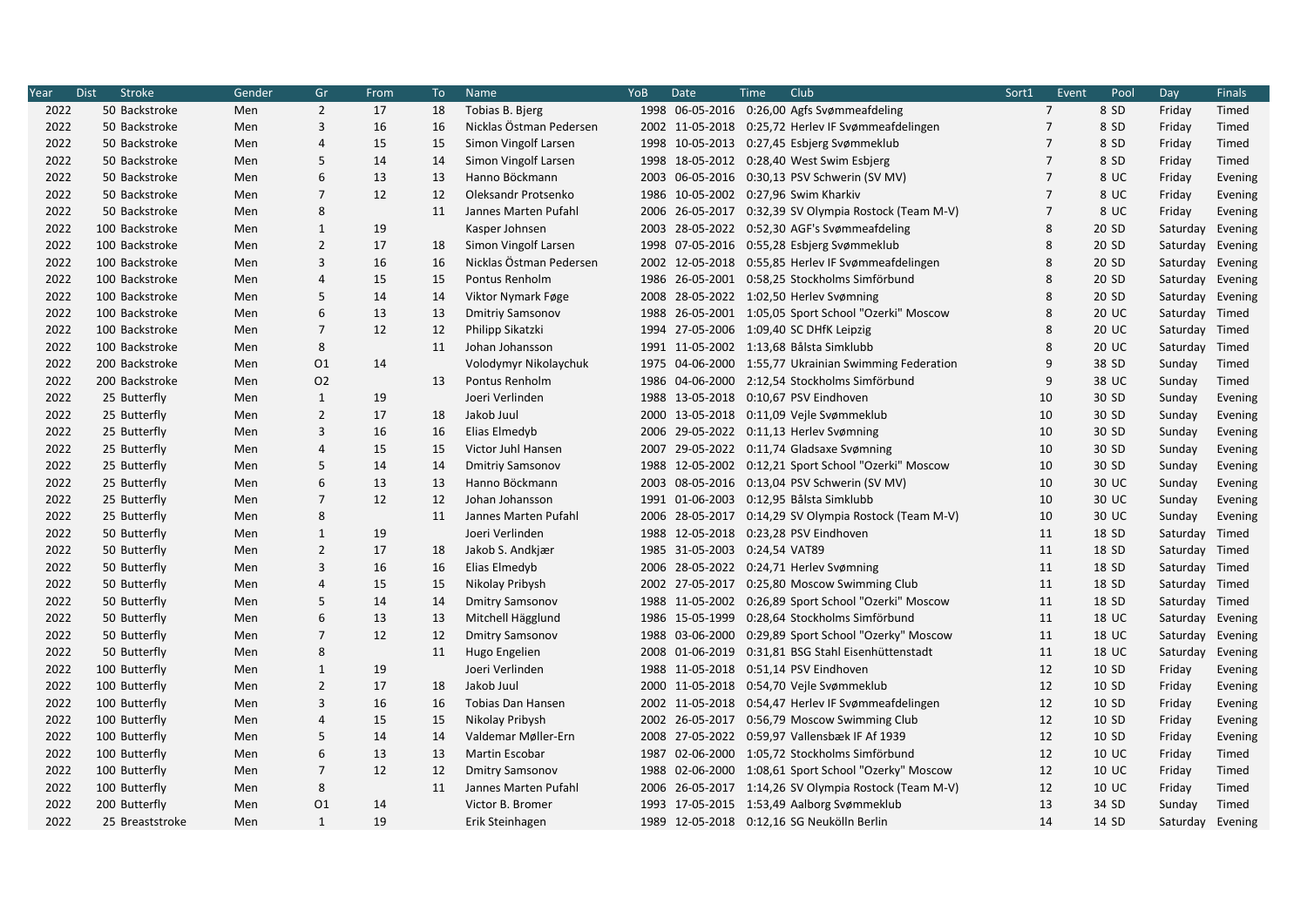| Year | <b>Stroke</b><br><b>Dist</b> | Gender | Gr             | From | To | Name                       | YoB  | Date | Club<br>Time                                             | Sort1 | Event | Pool  | Day              | <b>Finals</b> |
|------|------------------------------|--------|----------------|------|----|----------------------------|------|------|----------------------------------------------------------|-------|-------|-------|------------------|---------------|
| 2022 | 25 Breaststroke              | Men    | $\overline{2}$ | 17   | 18 | Tobias B. Bjerg            |      |      | 1998 07-05-2016 0:12,42 Agfs Svømmeafdeling              | 14    |       | 14 SD | Saturday         | Evening       |
| 2022 | 25 Breaststroke              | Men    | 3              | 16   | 16 | Jakob Juul                 |      |      | 2000 07-05-2016 0:13,60 Svømmeklubben Triton Veile (ESV) | 14    |       | 14 SD | Saturday         | Evening       |
| 2022 | 25 Breaststroke              | Men    | 3              | 16   | 16 | Linus Forsgren             | 2003 |      | 01-06-2019 0:13,60 SK Triton                             | 14    |       | 14 SD | Saturday         | Evening       |
| 2022 | 25 Breaststroke              | Men    | 4              | 15   | 15 | Mikkel Gadgaard            |      |      | 1999 16-05-2015 0:13,24 Esbjerg Svømmeklub               | 14    |       | 14 SD | Saturday         | Evening       |
| 2022 | 25 Breaststroke              | Men    | 5              | 14   | 14 | Rio Halawi                 | 2008 |      | 28-05-2022 0:13,48 Herlev Svømning                       | 14    |       | 14 SD | Saturday         | Evening       |
| 2022 | 25 Breaststroke              | Men    | 6              | 13   | 13 | Julius Klein               | 1995 |      | 03-05-2008 0:15,17 Bezirk Dresden                        | 14    |       | 14 UC | Saturday Evening |               |
| 2022 | 25 Breaststroke              | Men    | $\overline{7}$ | 12   | 12 | Johan Johansson            |      |      | 1991 31-05-2003 0:15,49 Bålsta Simklubb                  | 14    |       | 14 UC | Saturday         | Evening       |
| 2022 | 25 Breaststroke              | Men    | 8              |      | 11 | Hugo Engelien              |      |      | 2008 01-06-2019 0:15,69 BSG Stahl Eisenhüttenstadt       | 14    |       | 14 UC | Saturday         | Evening       |
| 2022 | 50 Breaststroke              | Men    | $\mathbf{1}$   | 19   |    | Erik Steinhagen            |      |      | 1989 11-05-2018 0:27,20 SG Neukölln Berlin               | 15    |       | 2 SD  | Friday           | Timed         |
| 2022 | 50 Breaststroke              | Men    | $\overline{2}$ | 17   | 18 | Tobias B. Bjerg            | 1998 |      | 06-05-2016 0:27,31 Agfs Svømmeafdeling                   | 15    |       | 2 SD  | Friday           | Timed         |
| 2022 | 50 Breaststroke              | Men    | 3              | 16   | 16 | Mikkel Gadgaard            |      |      | 1999 15-05-2015 0:29,57 Esbjerg Svømmeklub               | 15    |       | 2 SD  | Friday           | Timed         |
| 2022 | 50 Breaststroke              | Men    | 4              | 15   | 15 | Mikkel Gadgaard            | 1999 |      | 30-05-2014 0:30,31 Esbjerg Svømmeklub                    | 15    |       | 2 SD  | Friday           | Timed         |
| 2022 | 50 Breaststroke              | Men    | 5              | 14   | 14 | Rio Halawi                 |      |      | 2008 27-05-2022 0:30,09 Herlev Svømning                  | 15    |       | 2 SD  | Friday           | Timed         |
| 2022 | 50 Breaststroke              | Men    | 6              | 13   | 13 | Mitchell Hägglund          |      |      | 1986 14-05-1999 0:32,91 Stockholms Simförbund            | 15    |       | 2 UC  | Friday           | Evening       |
| 2022 | 50 Breaststroke              | Men    | $\overline{7}$ | 12   | 12 | Johan Johansson            |      |      | 1991 30-05-2003 0:33,62 Bålsta Simklubb                  | 15    |       | 2 UC  | Friday           | Evening       |
| 2022 | 50 Breaststroke              | Men    | 8              |      | 11 | Hugo Engelien              |      |      | 2008 31-05-2019 0:33,96 BSG Stahl Eisenhüttenstadt       | 15    |       | 2 UC  | Friday           | Evening       |
| 2022 | 100 Breaststroke             | Men    | $\mathbf{1}$   | 19   |    | Erik Steinhagen            | 1989 |      | 20-05-2012 0:58,96 SG Essen                              | 16    |       | 36 SD | Sunday           | Evening       |
| 2022 | 100 Breaststroke             | Men    | $\overline{2}$ | 17   | 18 | Tobias B. Bjerg            |      |      | 1998 08-05-2016 0:59,77 Agfs Svømmeafdeling              | 16    |       | 36 SD | Sunday           | Evening       |
| 2022 | 100 Breaststroke             | Men    | 3              | 16   | 16 | Mikkel Gadgaard            |      |      | 1999 17-05-2015 1:04,61 Esbjerg Svømmeklub               | 16    |       | 36 SD | Sunday           | Evening       |
| 2022 | 100 Breaststroke             | Men    | $\overline{4}$ | 15   | 15 | Mathias Lykke Sandison     |      |      | 2007 29-05-2022 1:05,67 Nyborg Svømmeklub                | 16    |       | 36 SD | Sunday           | Evening       |
| 2022 | 100 Breaststroke             | Men    | 5              | 14   | 14 | Rio Halawi                 |      |      | 2008 29-05-2022 1:07,89 Herley Svømning                  | 16    |       | 36 SD | Sunday           | Evening       |
| 2022 | 100 Breaststroke             | Men    | 6              | 13   | 13 | Mitchell Hägglund          |      |      | 1986 16-05-1999 1:11,32 Stockholms Simförbund            | 16    |       | 36 UC | Sunday           | Timed         |
| 2022 | 100 Breaststroke             | Men    | $\overline{7}$ | 12   | 12 | Johannes Kelle             |      |      | 1990 12-05-2002 1:15,49 SG Magdeburg Abteilung Sports    | 16    |       | 36 UC | Sunday           | Timed         |
| 2022 | 100 Breaststroke             | Men    | 8              |      | 11 | Hugo Engelien              | 2008 |      | 02-06-2019 1:15,27 BSG Stahl Eisenhüttenstadt            | 16    |       | 36 UC | Sunday           | Timed         |
| 2022 | 200 Breaststroke             | Men    | 01             | 14   |    | Chris Christensen          |      |      | 1988 03-05-2008 2:08,42 West Swim Esbjerg                | 17    |       | 22 SD | Saturday         | Timed         |
| 2022 | 100 Individual Medley        | Men    | $\mathbf{1}$   | 19   |    | Timo Zwiesigk              |      |      | 1995 11-05-2018 0:54,32 Berliner TSC                     | 18    |       | 6 SD  | Friday           | Evening       |
| 2022 | 100 Individual Medley        | Men    | $\overline{2}$ | 17   | 18 | Simon Vingolf Larsen       |      |      | 1998 06-05-2016 0:55,97 Esbjerg Svømmeklub               | 18    |       | 6 SD  | Friday           | Evening       |
| 2022 | 100 Individual Medley        | Men    | 3              | 16   | 16 | Nicklas Östman Pedersen    |      |      | 2002 11-05-2018 0:58,14 Herlev IF Svømmeafdelingen       | 18    |       | 6 SD  | Friday           | Evening       |
| 2022 | 100 Individual Medley        | Men    | 4              | 15   | 15 | Casper Eickhardt           |      |      | 1999 30-05-2014 0:59,52 Esbjerg Svømmeklub               | 18    |       | 6 SD  | Friday           | Evening       |
| 2022 | 100 Individual Medley        | Men    | 5              | 14   | 14 | <b>Dmitry Samsonov</b>     |      |      | 1988 10-05-2002 1:01,77 Sport School "Ozerki" Moscow     | 18    |       | 6 SD  | Friday           | Evening       |
| 2022 | 100 Individual Medley        | Men    | 6              | 13   | 13 | <b>Dmitry Samsonov</b>     | 1988 |      | 25-05-2001 1:06,47 Sport School "Ozerki" Moscow          | 18    |       | 6 UC  | Friday           | Timed         |
| 2022 | 100 Individual Medley        | Men    | $\overline{7}$ | 12   | 12 | Johannes Kelle             |      |      | 1990 10-05-2002 1:08,06 SG Magdeburg Abteilung Sports    | 18    |       | 6 UC  | Friday           | Timed         |
| 2022 | 100 Individual Medley        | Men    | 8              |      | 11 | Hugo Engelien              |      |      | 2008 31-05-2019 1:10,67 BSG Stahl Eisenhüttenstadt       | 18    |       | 6 UC  | Friday           | Timed         |
| 2022 | 200 Individual Medley        | Men    | 01             | 14   |    | Jacob Carstensen           | 1978 |      | 11-05-2002 1:58,68 West.Swim Esbjerg                     | 19    |       | 26 SD | Saturday         | Timed         |
| 2022 | 200 Individual Medley        | Men    | 02             |      | 13 | <b>Emil Hassling</b>       |      |      | 2000 31-05-2014 2:12,89 Landskrona Simsällskap           | 19    |       | 26 UC | Saturday         | Timed         |
| 2022 | 400 Individual Medley        | Men    | 01             | 14   |    | Chris Christensen          |      |      | 1988 12-05-2013 4:13,48 Holstebro Svømmeclub             | 20    |       | 40 SD | Sunday           | Timed         |
| 2022 | 25 Freestyle                 | Women  | $\mathbf{1}$   | 17   |    | Jeanette Ottesen           | 1987 |      | 01-06-2019 0:11,19 Farum Svømmeklub                      | 21    |       | 11 SD | Saturday         | Evening       |
| 2022 | 25 Freestyle                 | Women  | $\overline{2}$ | 15   | 16 | Line J. V. Hededal         |      |      | 2001 27-05-2017 0:12,24 Vejle Svømmeklub                 | 21    |       | 11 SD | Saturday Evening |               |
| 2022 | 25 Freestyle                 | Women  | 3              | 14   | 14 | Ylfa Lind Kristmannsdóttir |      |      | 2008 28-05-2022 0:12,41 Ármann                           | 21    |       | 11 SD | Saturday Evening |               |
| 2022 | 25 Freestyle                 | Women  | 4              | 13   | 13 | Rebekka Luoto              |      |      | 2003 07-05-2016 0:12,72 Raison Urheilijat                | 21    |       | 11 SD | Saturday Evening |               |
| 2022 | 25 Freestyle                 | Women  | 5              | 12   | 12 | Juliane Krüger             | 1989 |      | 26-05-2001 0:12,97 SC EMPOR Rostock 2000                 | 21    |       | 11 UC | Saturday         | Evening       |
| 2022 | 25 Freestyle                 | Women  | 6              | 11   | 11 | Juliane Reinhold           |      |      | 1994 07-05-2005 0:13,62 SC DHfK Leipzig                  | 21    |       | 11 UC | Saturday Evening |               |
| 2022 | 25 Freestyle                 | Women  | $\overline{7}$ | 10   | 10 | Nora Bölicke               |      |      | 2009 01-06-2019 0:14,34 SG Aufbau Eisenhüttenstadt       | 21    |       | 11 UC | Saturday Evening |               |
|      |                              |        |                |      |    |                            |      |      |                                                          |       |       |       |                  |               |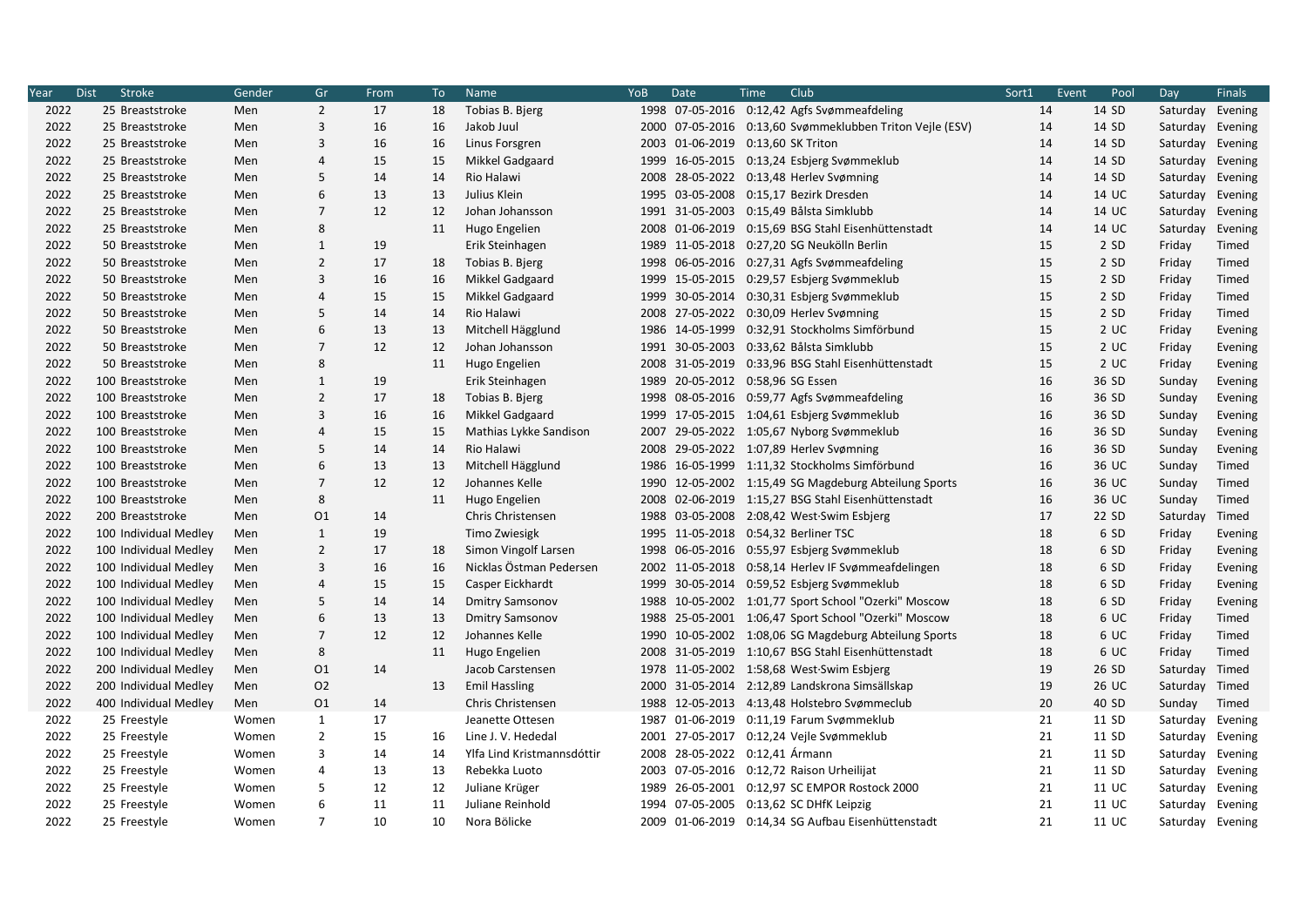| Year | <b>Stroke</b><br><b>Dist</b> | Gender | Gr             | From | To           | <b>Name</b>            | YoB  | Date            | Club<br>Time                                          | Sort1 | Event | Pool  | Day              | <b>Finals</b> |
|------|------------------------------|--------|----------------|------|--------------|------------------------|------|-----------------|-------------------------------------------------------|-------|-------|-------|------------------|---------------|
| 2022 | 25 Freestyle                 | Women  | 8              |      | 9            | Nora Bölicke           |      |                 | 2009 12-05-2018 0:15,53 SG Aufbau Eisenhüttenstadt    | 21    |       | 11 UC | Saturday Evening |               |
| 2022 | 50 Freestyle                 | Women  | $\mathbf{1}$   | 17   |              | Julie Kepp Jensen      |      |                 | 2000 01-06-2019 0:24,79 JGI Svømning                  |       | 22    | 23 SD | Saturday Timed   |               |
| 2022 | 50 Freestyle                 | Women  | $\overline{2}$ | 15   | 16           | Isabella Pedersen      | 2007 | 28-05-2022      | 0:26,41 Herlev Svømning                               |       | 22    | 23 SD | Saturday Timed   |               |
| 2022 | 50 Freestyle                 | Women  | 3              | 14   | 14           | Jeanette Ottesen       | 1987 |                 | 26-05-2001 0:26,89 Lyngby Svømmeklub                  |       | 22    | 23 SD | Saturday Timed   |               |
| 2022 | 50 Freestyle                 | Women  | 4              | 13   | 13           | Susanne D. Johansen    |      |                 | 1995 03-05-2008 0:27,56 Odder IGF                     |       | 22    | 23 SD | Saturday Timed   |               |
| 2022 | 50 Freestyle                 | Women  | 5              | 12   | 12           | Juliane Krüger         | 1989 |                 | 26-05-2001 0:28,11 SC EMPOR Rostock 2000              |       | 22    | 23 UC | Saturday Timed   |               |
| 2022 | 50 Freestyle                 | Women  | 6              | 11   | 11           | Lia Neubert            | 2000 |                 | 04-06-2011 0:29,37 SV Halle e.V.                      | 22    |       | 23 UC | Saturday         | Evening       |
| 2022 | 50 Freestyle                 | Women  | $\overline{7}$ | 10   | 10           | Nora Bölicke           | 2009 |                 | 01-06-2019 0:31,23 SG Aufbau Eisenhüttenstadt         | 22    |       | 23 UC | Saturday         | Evening       |
| 2022 | 50 Freestyle                 | Women  | 8              |      | 9            | Irina Shvaeva          |      |                 | 1994 31-05-2003 0:33,73 Dyusshor                      | 22    |       | 23 UC | Saturday         | Evening       |
| 2022 | 100 Freestyle                | Women  | $\mathbf{1}$   | 17   |              | Julie Kepp Jensen      | 2000 | 02-06-2019      | 0:53,31 JGI Svømning                                  |       | 23    | 31 SD | Sunday           | Evening       |
| 2022 | 100 Freestyle                | Women  | $\overline{2}$ | 15   | 16           | Isabella Pedersen      |      |                 | 2007 29-05-2022 0:57,11 Herlev Svømning               |       | 23    | 31 SD | Sunday           | Evening       |
| 2022 | 100 Freestyle                | Women  | 3              | 14   | 14           | Fenja Romanski         |      |                 | 2005 02-06-2019 0:57,64 Støvring Svømmeklub Pingvinen | 23    |       | 31 SD | Sunday           | Evening       |
| 2022 | 100 Freestyle                | Women  | 4              | 13   | 13           | Cäcilia Marcia Naaßner |      |                 | 2005 13-05-2018 0:59,82 Berliner TSC                  |       | 23    | 31 SD | Sunday           | Evening       |
| 2022 | 100 Freestyle                | Women  | 5              | 12   | 12           | Mette Hagen Larsen     |      |                 | 1997 24-05-2009 1:01,73 Allerød Svømmeklub            | 23    |       | 31 UC | Sunday           | Timed         |
| 2022 | 100 Freestyle                | Women  | 6              | 11   | 11           | Margarita Borozenets   |      |                 | 1993 23-05-2004 1:04,42 CSKA Sport School, Moscow     |       | 23    | 31 UC | Sunday           | Timed         |
| 2022 | 100 Freestyle                | Women  | $\overline{7}$ | 10   | 10           | Margarita Borozenets   |      |                 | 1993 01-06-2003 1:08,76 Cska sport school, Moscow     |       | 23    | 31 UC | Sunday           | Timed         |
| 2022 | 100 Freestyle                | Women  | 8              |      | 9            | Christin Zenner        |      |                 | 1991 04-06-2000 1:14,28 SVV Plauen                    | 23    |       | 31 UC | Sunday           | Timed         |
| 2022 | 200 Freestyle                | Women  | 1              | 17   |              | Helena Rosendahl Bach  |      |                 | 2000 31-05-2019 1:57,74 Holstebro Svømme Club         | 24    |       | 3 SD  | Friday           | Timed         |
| 2022 | 200 Freestyle                | Women  | $\overline{2}$ | 15   | 16           | Nicole Møller          |      |                 | 1993 22-05-2009 2:04,68 Swim Team Esbjerg             | 24    |       | 3 SD  | Friday           | Timed         |
| 2022 | 200 Freestyle                | Women  | 3              | 14   | 14           | Alba Forés             |      |                 | 1998 18-05-2012 2:07,66 Simklubben Triton             | 24    |       | 3 SD  | Friday           | Timed         |
| 2022 | 200 Freestyle                | Women  | 4              | 13   | 13           | Aino Otava             |      |                 | 1999 18-05-2012 2:12,66 Cetus                         | 24    |       | 3 SD  | Friday           | Timed         |
| 2022 | 200 Freestyle                | Women  | 5              | 12   | 12           | Malin Wiberg           |      |                 | 1988 02-06-2000 2:16,84 Stockholms Simförbund         | 24    |       | 3 UC  | Friday           | Timed         |
| 2022 | 200 Freestyle                | Women  | 6              | 11   | 11           | Margarita Borozenets   |      |                 | 1993 21-05-2004 2:19,58 CSKA Sport School, Moscow     |       | 24    | 3 UC  | Friday           | Timed         |
| 2022 | 200 Freestyle                | Women  | $\overline{7}$ | 10   | 10           | Margarita Borozenets   | 1993 |                 | 30-05-2003 2:28,95 Cska sport school, Moscow          |       | 24    | 3UC   | Friday           | Timed         |
| 2022 | 200 Freestyle                | Women  | 8              |      | 9            | Irina Shvaeva          |      |                 | 1994 30-05-2003 2:42,73 Dyusshor                      | 24    |       | 3 UC  | Friday           | Timed         |
| 2022 | 400 Freestyle                | Women  | 01             | 13   |              | Helena Rosendahl Bach  |      |                 | 2000 01-06-2019 4:11,39 Holstebro Svømme Club         | 25    |       | 15 SD | Saturday         | Timed         |
| 2022 | 25 Backstroke                | Women  | $\mathbf{1}$   | 17   |              | Julie Kepp Jensen      | 2000 |                 | 02-06-2019 0:12,44 JGI Svømning                       | 26    |       | 27 SD | Sunday           | Evening       |
| 2022 | 25 Backstroke                | Women  | $\overline{2}$ | 15   | 16           | Helle Dohn             |      |                 | 1998 01-06-2014 0:13,98 Holstebro Svømme Club         |       | 26    | 27 SD | Sunday           | Evening       |
| 2022 | 25 Backstroke                | Women  | 3              | 14   | 14           | Alice Veden            |      |                 | 2005 02-06-2019 0:13,84 Solna Sundbyberg SS 04        |       | 26    | 27 SD | Sunday           | Evening       |
| 2022 | 25 Backstroke                | Women  | 4              | 13   | 13           | Paulina Schulz         |      |                 | 2006 02-06-2019 0:14,53 Potsdamer SV                  |       | 26    | 27 SD | Sunday           | Evening       |
| 2022 | 25 Backstroke                | Women  | 5              | 12   | 12           | Nelia Will             |      |                 | 2006 13-05-2018 0:15,18 SVV Plauen (TW)               |       | 26    | 27 UC | Sunday           | Evening       |
| 2022 | 25 Backstroke                | Women  | 6              | 11   | 11           | Lia Neubert            |      |                 | 2000 05-06-2011 0:15,08 SV Halle e.V.                 | 26    |       | 27 UC | Sunday           | Evening       |
| 2022 | 25 Backstroke                | Women  | $\overline{7}$ | 10   | 10           | Nora Bölicke           |      |                 | 2009 02-06-2019 0:16,66 SG Aufbau Eisenhüttenstadt    | 26    |       | 27 UC | Sunday           | Evening       |
| 2022 | 25 Backstroke                | Women  | 8              |      | 9            | Juliane Reinhold       |      | 1994 01-06-2003 | 0:17,88 Thuringia                                     | 26    |       | 27 UC | Sunday           | Evening       |
| 2022 | 50 Backstroke                | Women  | 1              | 17   |              | Julie Kepp Jensen      |      |                 | 2000 31-05-2019 0:26,54 JGI Svømning                  | 27    |       | 7 SD  | Friday           | Timed         |
| 2022 | 50 Backstroke                | Women  | $\overline{2}$ | 15   | 16           | Laura Papke            | 1990 |                 | 06-05-2005 0:29,35 Haderslev Svømmeklub               | 27    |       | 7 SD  | Friday           | Timed         |
| 2022 | 50 Backstroke                | Women  | 3              | 14   | 14           | Laura Papke            |      |                 | 1990 21-05-2004 0:30,12 TUP Sydjylland                | 27    |       | 7 SD  | Friday           | Timed         |
| 2022 | 50 Backstroke                | Women  | 4              | 13   | 13           | Susanne D. Johansen    |      | 1995 02-05-2008 | 0:31,32 Odder IGF                                     | 27    |       | 7 SD  | Friday           | Timed         |
| 2022 | 50 Backstroke                | Women  | 5              | 12   | 12           | Elin Lindholm          |      | 1987 14-05-1999 | 0:32,07 Stockholms Simförbund                         | 27    |       | 7 UC  | Friday           | Evening       |
| 2022 | 50 Backstroke                | Women  | 6              | 11   | 11           | Lia Neubert            |      |                 | 2000 03-06-2011 0:32,24 SV Halle e.V.                 | 27    |       | 7 UC  | Friday           | Evening       |
| 2022 | 50 Backstroke                | Women  | 7              | 10   | 10           | Olivia Wilicki         | 2009 | 31-05-2019      | 0:36,22 SG Schöneberg                                 | 27    |       | 7 UC  | Friday           | Evening       |
| 2022 | 50 Backstroke                | Women  | 8              |      | $\mathsf{q}$ | Mathilda Weber         |      |                 | 2005 30-05-2014 0:38,86 Potsdamer SV                  | 27    |       | 7 UC  | Friday           | Evening       |
| 2022 | 100 Backstroke               | Women  | $\mathbf{1}$   | 17   |              | Mie Ø. Nielsen         |      |                 | 1996 16-05-2015 0:57,56 Aalborg Svømmeklub            |       | 28    | 19 SD | Saturday         | Evening       |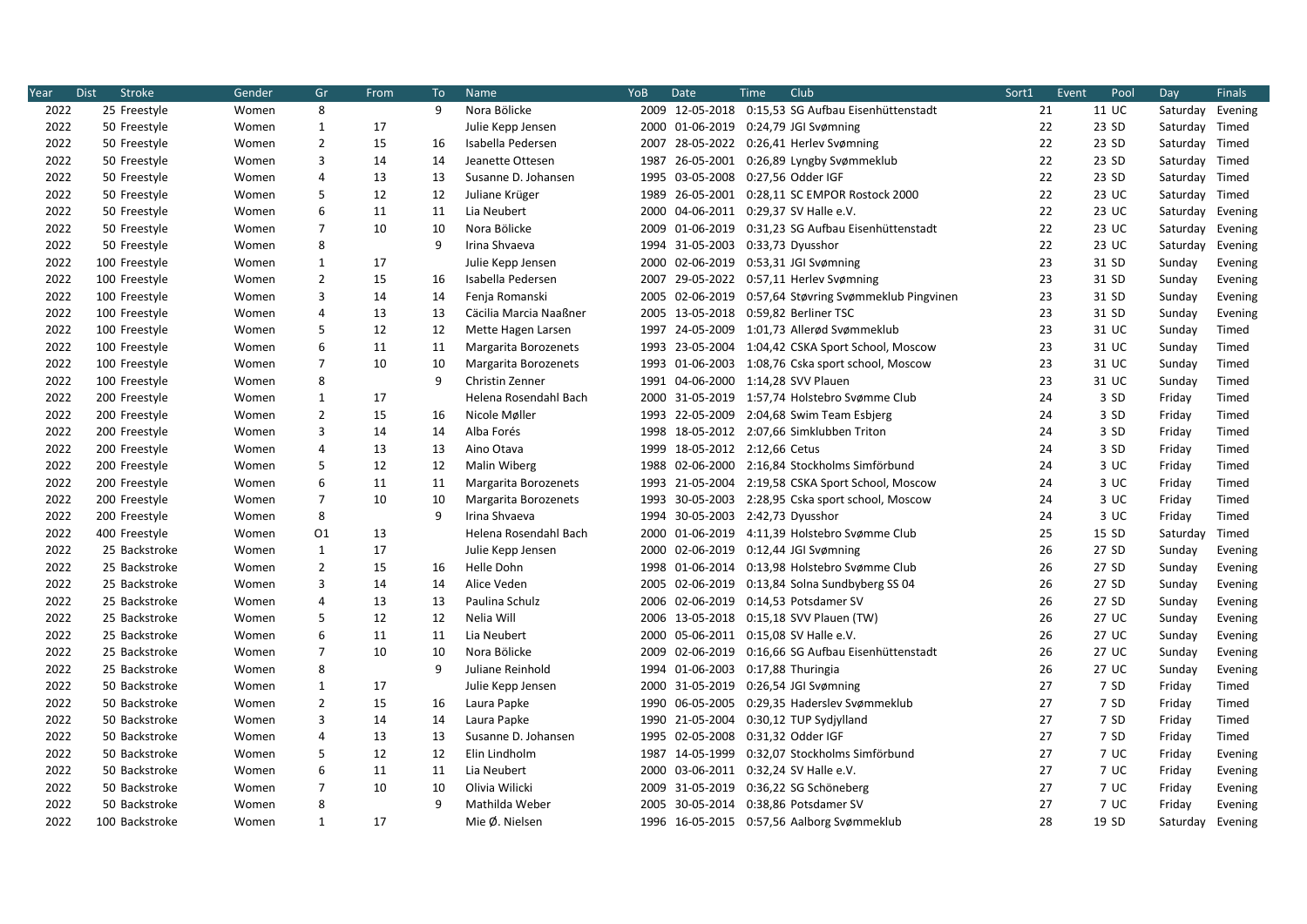| Year | <b>Stroke</b><br><b>Dist</b> | Gender | Gr             | From | To           | <b>Name</b>            | YoB  | Date            | Club<br>Time                                          | Sort1 | Event | Pool  | Day              | <b>Finals</b> |
|------|------------------------------|--------|----------------|------|--------------|------------------------|------|-----------------|-------------------------------------------------------|-------|-------|-------|------------------|---------------|
| 2022 | 100 Backstroke               | Women  | $\overline{2}$ | 15   | 16           | Louise Ørnstedt        |      |                 | 1985 03-06-2000 1:01,59 Swim Team Odense              | 28    |       | 19 SD | Saturday Evening |               |
| 2022 | 100 Backstroke               | Women  | 3              | 14   | 14           | Fenja Romanski         |      |                 | 2005 01-06-2019 1:04,39 Støvring Svømmeklub Pingvinen | 28    |       | 19 SD | Saturday Evening |               |
| 2022 | 100 Backstroke               | Women  | $\overline{4}$ | 13   | 13           | Kristine Nilsson Norby | 2005 | 12-05-2018      | 1:06,48 Gentofte Svømmeklub                           | 28    |       | 19 SD | Saturday Evening |               |
| 2022 | 100 Backstroke               | Women  | 5              | 12   | 12           | Elin Lindholm          | 1987 | 15-05-1999      | 1:10,03 Stockholms Simförbund                         | 28    |       | 19 UC | Saturday Timed   |               |
| 2022 | 100 Backstroke               | Women  | 6              | 11   | 11           | Rikke Svejgård Nielsen | 1997 |                 | 03-05-2008 1:14,29 West Swim Esbjerg                  | 28    |       | 19 UC | Saturday Timed   |               |
| 2022 | 100 Backstroke               | Women  | $\overline{7}$ | 10   | 10           | Svetlana Dudnik        | 1994 |                 | 22-05-2004 1:20,39 Engels Sport School                | 28    |       | 19 UC | Saturday Timed   |               |
| 2022 | 100 Backstroke               | Women  | 8              |      | 9            | Christin Zenner        | 1991 | 03-06-2000      | 1:24,65 SVV Plauen                                    | 28    |       | 19 UC | Saturday         | Timed         |
| 2022 | 200 Backstroke               | Women  | 01             | 13   |              | Elspa Mørkøre          |      |                 | 1991 04-05-2008 2:12,58 West Swim Esbjerg             | 29    |       | 37 SD | Sunday           | Timed         |
| 2022 | 200 Backstroke               | Women  | 02             |      | 12           | Rikke Svejgård Nielsen | 1997 |                 | 04-05-2008 2:38,53 West Swim Esbjerg                  | 29    |       | 37 UC | Sunday           | Timed         |
| 2022 | 25 Butterfly                 | Women  | $\mathbf{1}$   | 17   |              | Karoline Barrett       |      | 2002 02-06-2019 | 0:12,00 Greve Svømmeklub (GTI)                        | 30    |       | 29 SD | Sunday           | Evening       |
| 2022 | 25 Butterfly                 | Women  | $\overline{2}$ | 15   | 16           | Kim Losensky           |      |                 | 1998 12-05-2013 0:12,96 ESV Frankfur (Oder)           | 30    |       | 29 SD | Sunday           | Evening       |
| 2022 | 25 Butterfly                 | Women  | 3              | 14   | 14           | Jeanette Ottesen       |      |                 | 1987 27-05-2001 0:13,04 Lyngby Svømmeklub             | 30    |       | 29 SD | Sunday           | Evening       |
| 2022 | 25 Butterfly                 | Women  | $\overline{4}$ | 13   | 13           | Laura Mäki             | 1997 |                 | 16-05-2010  0:13,30 Raision Urheilijat                | 30    |       | 29 SD | Sunday           | Evening       |
| 2022 | 25 Butterfly                 | Women  | 5              | 12   | 12           | Nelia Will             |      |                 | 2006 13-05-2018 0:13,64 SVV Plauen (TW)               | 30    |       | 29 UC | Sunday           | Evening       |
| 2022 | 25 Butterfly                 | Women  | 6              | 11   | 11           | Lia Neubert            |      |                 | 2000 05-06-2011 0:14,13 SV Halle e.V.                 | 30    |       | 29 UC | Sunday           | Evening       |
| 2022 | 25 Butterfly                 | Women  | $\overline{7}$ | 10   | 10           | Svetlana Dudnik        |      |                 | 1994 23-05-2004 0:15,10 Engels Sport School           | 30    |       | 29 UC | Sunday           | Evening       |
| 2022 | 25 Butterfly                 | Women  | 8              |      | 9            | Nora Bölicke           | 2009 | 13-05-2018      | 0:16,11 SG Aufbau Eisenhüttenstadt                    | 30    |       | 29 UC | Sunday           | Evening       |
| 2022 | 50 Butterfly                 | Women  | $\mathbf{1}$   | 17   |              | Jeanette Ottesen       | 1987 |                 | 01-06-2019 0:25,46 Farum Svømmeklub                   | 31    |       | 17 SD | Saturday         | Timed         |
| 2022 | 50 Butterfly                 | Women  | $\overline{2}$ | 15   | 16           | Mejse Vinther-Okholm   |      |                 | 2006 28-05-2022 0:28,68 Swim Team Odense              | 31    |       | 17 SD | Saturday Timed   |               |
| 2022 | 50 Butterfly                 | Women  | 3              | 14   | 14           | Anniina Kallio         | 2002 |                 | 07-05-2016  0:28,91  Raison Urheilijat                | 31    |       | 17 SD | Saturday Timed   |               |
| 2022 | 50 Butterfly                 | Women  | $\overline{4}$ | 13   | 13           | Larua Mäki             |      |                 | 1997 15-05-2010 0:29,19 Raision Urheilijat            | 31    |       | 17 SD | Saturday Timed   |               |
| 2022 | 50 Butterfly                 | Women  | 5              | 12   | 12           | Caroline Eriksen       |      |                 | 1998 15-05-2010 0:30,57 Birkerød Svømmeklub           | 31    |       | 17 UC | Saturday         | Evening       |
| 2022 | 50 Butterfly                 | Women  | 6              | 11   | 11           | Lia Neubert            |      |                 | 2000 04-06-2011 0:31,29 SV Halle e.V.                 | 31    |       | 17 UC | Saturday Evening |               |
| 2022 | 50 Butterfly                 | Women  | $\overline{7}$ | 10   | 10           | Nora Bölicke           | 2009 |                 | 01-06-2019 0:33,64 SG Aufbau Eisenhüttenstadt         | 31    |       | 17 UC | Saturday         | Evening       |
| 2022 | 50 Butterfly                 | Women  | 8              |      | 9            | Christin Zenner        |      |                 | 1991 03-06-2000 0:35,93 SVV Plauen                    | 31    |       | 17 UC | Saturday         | Evening       |
| 2022 | 100 Butterfly                | Women  | $\mathbf{1}$   | 17   |              | Mette Jacobsen         |      |                 | 1973 21-05-2004 0:59,09 West Swim Esbjerg             | 32    |       | 9 SD  | Friday           | Evening       |
| 2022 | 100 Butterfly                | Women  | $\overline{2}$ | 15   | 16           | Sidse Kehlet           |      |                 | 1996 18-05-2012 1:01,44 West.Swim Esbjerg             | 32    |       | 9 SD  | Friday           | Evening       |
| 2022 | 100 Butterfly                | Women  | 3              | 14   | 14           | Anniina Kallio         |      |                 | 2002 06-05-2016 1:02,61 Raison Urheilijat             | 32    |       | 9 SD  | Friday           | Evening       |
| 2022 | 100 Butterfly                | Women  | $\overline{4}$ | 13   | 13           | Cecilie Carøe Helmark  |      |                 | 2005 11-05-2018 1:04,17 Gentofte Svømmeklub           | 32    |       | 9 SD  | Friday           | Evening       |
| 2022 | 100 Butterfly                | Women  | 5              | 12   | 12           | Saga Nyborg            |      |                 | 2003 15-05-2015 1:11,09 Kristianstads SLS             | 32    |       | 9 UC  | Friday           | Timed         |
| 2022 | 100 Butterfly                | Women  | 6              | 11   | 11           | Nelia Will             | 2006 |                 | 26-05-2017 1:12,58 SVV Plauen (TW)                    | 32    |       | 9 UC  | Friday           | Timed         |
| 2022 | 100 Butterfly                | Women  | $\overline{7}$ | 10   | 10           | Olivia Wilicki         |      |                 | 2009 31-05-2019 1:22,04 SG Schöneberg                 | 32    |       | 9 UC  | Friday           | Timed         |
| 2022 | 100 Butterfly                | Women  | 8              |      | 9            | Christin Zenner        |      |                 | 1991 02-06-2000 1:22,88 SVV Plauen                    | 32    |       | 9 UC  | Friday           | Timed         |
| 2022 | 200 Butterfly                | Women  | 01             | 13   |              | Mette Jacobsen         | 1973 | 03-06-2000      | 2:06,50 Nakskov Svømmeklub                            | 33    |       | 33 SD | Sunday           | Timed         |
| 2022 | 25 Breaststroke              | Women  | 1              | 17   |              | Rosey Metz             |      |                 | 2001 28-05-2022 0:13,75 WVZ                           | 34    |       | 13 SD | Saturday         | Evening       |
| 2022 | 25 Breaststroke              | Women  | $\overline{2}$ | 15   | 16           | Kim Losensky           |      |                 | 1998 11-05-2013 0:14,82 ESV Frankfurt (Oder)          | 34    |       | 13 SD | Saturday         | Evening       |
| 2022 | 25 Breaststroke              | Women  | 3              | 14   | 14           | Kim Losensky           |      |                 | 1998 19-05-2012 0:14,98 ESV Frankfurt (Oder) 48 e.V.  | 34    |       | 13 SD | Saturday Evening |               |
| 2022 | 25 Breaststroke              | Women  | $\overline{4}$ | 13   | 13           | Rebekka Luoto          |      |                 | 2003 07-05-2016 0:15,30 Raison Urheilijat             | 34    |       | 13 SD | Saturday Evening |               |
| 2022 | 25 Breaststroke              | Women  | 5              | 12   | 12           | Paulina Schulz         |      |                 | 2006 12-05-2018 0:16,35 SG Aufbau Eisenhüttenstadt    | 34    |       | 13 UC | Saturday Evening |               |
| 2022 | 25 Breaststroke              | Women  | 6              | 11   | 11           | Paulina Schulz         |      |                 | 2006 27-05-2017 0:16,80 ESV Frankfurt (Oder) 1948     | 34    |       | 13 UC | Saturday Evening |               |
| 2022 | 25 Breaststroke              | Women  | 7              | 10   | 10           | Malaika Schneider      |      |                 | 2003 11-05-2013 0:17,60 Hamburg SC 1879               | 34    |       | 13 UC | Saturday Evening |               |
| 2022 | 25 Breaststroke              | Women  | 8              |      | $\mathsf{q}$ | Lena Riedemann         |      |                 | 2002 04-06-2011 0:19,16 SSV 70 Halle-Neustadt         | 34    |       | 13 UC | Saturday Evening |               |
| 2022 | 50 Breaststroke              | Women  | $\mathbf{1}$   | 17   |              | Rose Metz              |      |                 | 2001 27-05-2022 0:30,27 WVZ                           | 35    |       | 1 SD  | Friday           | Timed         |